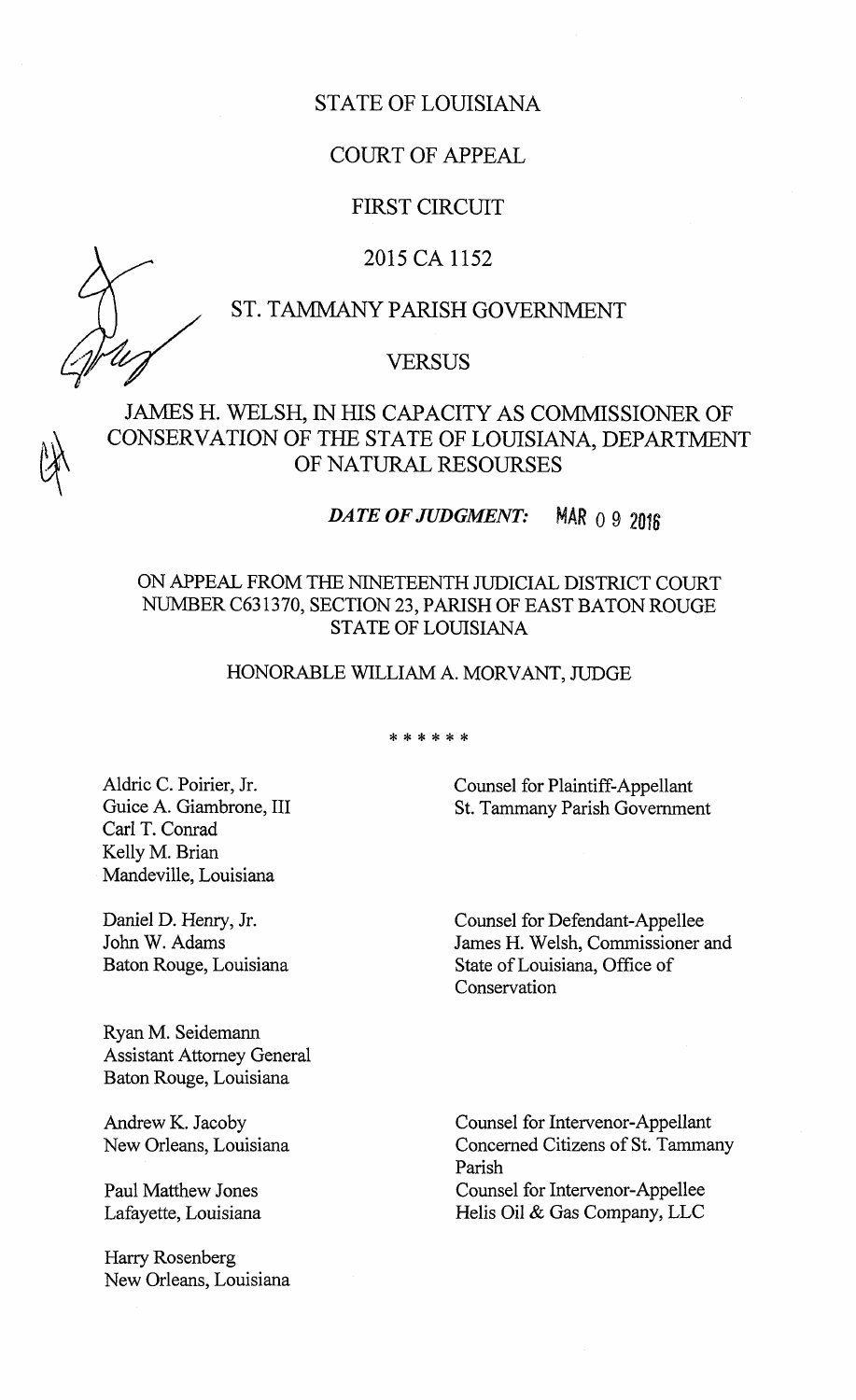Gregory Brice Jones Slidell, Louisiana

Paul 0. Dicharry Timothy J. Poche Baton Rouge, Louisiana

\* \* \* \* \* \*

# BEFORE: GUIDRY, HOLDRIDGE, AND CHUTZ, JJ.

Disposition: AFFIRMED.

 $\ddot{\phantom{0}}$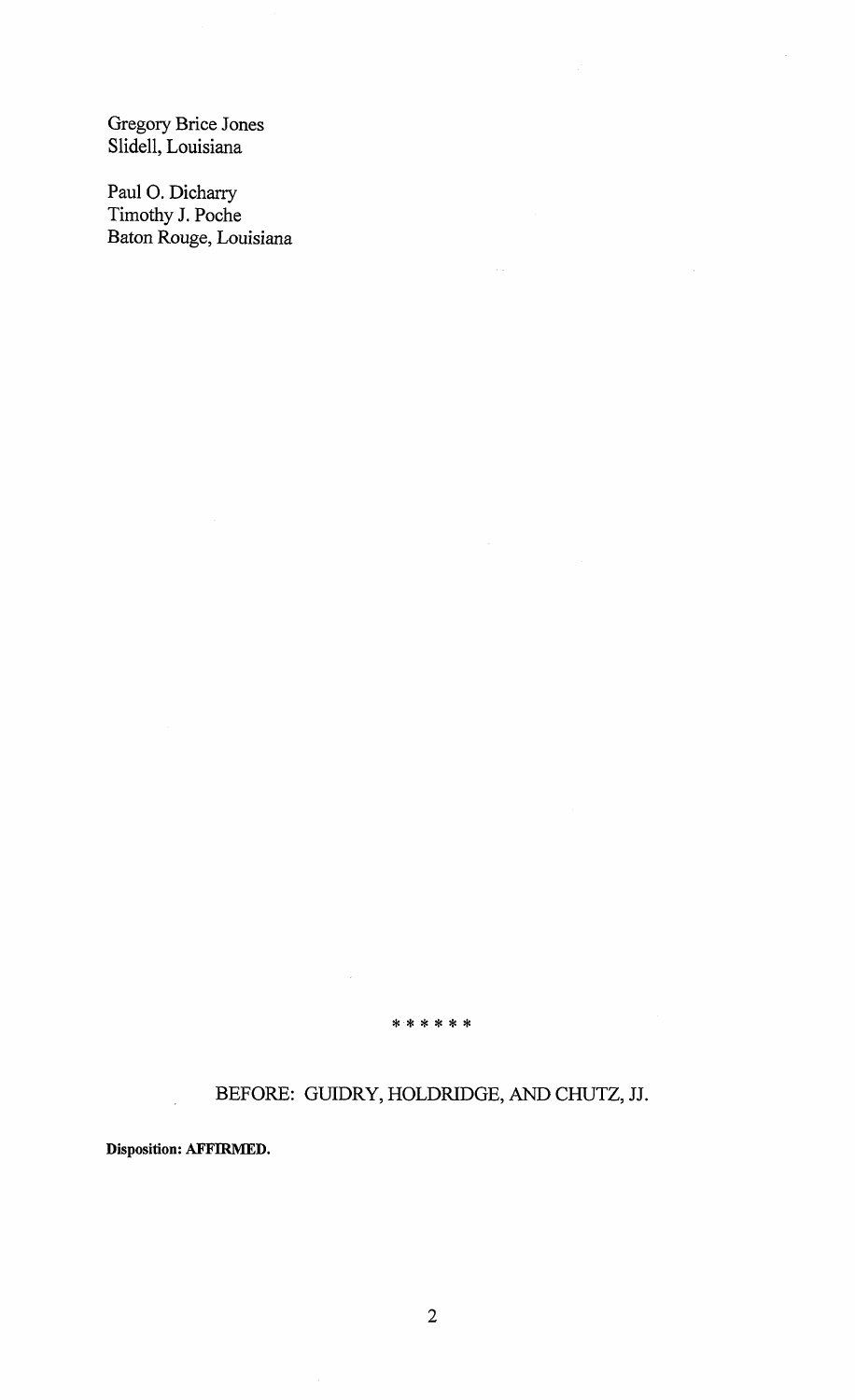CHUTZ,J.

Plaintiff-appellant, St. Tammany Parish Government (the Parish), and intervenor-appellant, Concerned Citizens of St. Tammany (CCST), appeal the trial court's summary judgment: (1) in favor of Helis Oil & Gas Company, LLC (Helis Oil), declaring St. Tammany Parish's zoning ordinances, which prohibited or interfered with the drilling of a well by intervenor-appellee, Helis Oil, pursuant to a drilling permit issued by defendant-appellee, the Commissioner of the Office of Conservation of the State of Louisiana, James H. Welsh (the Commissioner), were preempted by general state law and, therefore, unconstitutional; and (2) in favor of the Commissioner, declaring that the Office of Conservation had complied with provisions of state law that mandate <sup>a</sup> state agency consider <sup>a</sup> master plan, which has been duly adopted by a parish, before undertaking any activity or action affecting the adopted elements of the master plan. We affirm.

# FACTUAL AND PROCEDURAL BACKGROUND

The following seminal facts are undisputed. In 1998, St. Tammany Parish adopted a home rule charter. In 2007, St. Tammany Parish passed Ordinance No. 07-1548, which adopted the St. Tammany Parish Unified Development Code UDC). Ordinance No. 10-2408, which was passed by St. Tammany Parish in 2010, completed the process of rezoning unincorporated areas of St. Tammany Parish, including those that are the subject of the drilling permit issued by the Commissioner and which form the basis of this litigation.

On August 29, 2014, the Commissioner issued Order No. 1577, approving and adopting Unit TMS RA SUA, <sup>a</sup> single drilling and production unit created for the exploration and production of oil and gas from the Tuscaloosa Marine Shale, Reservoir A, in the Lacombe Bayou Field located in St. Tammany Parish. A permit issued by the Commissioner on December 19, 2014, to Helis Oil, by Order No. 1577-1, allowed for the drilling of the EADS POITEVENT ETAL No. <sup>001</sup>

3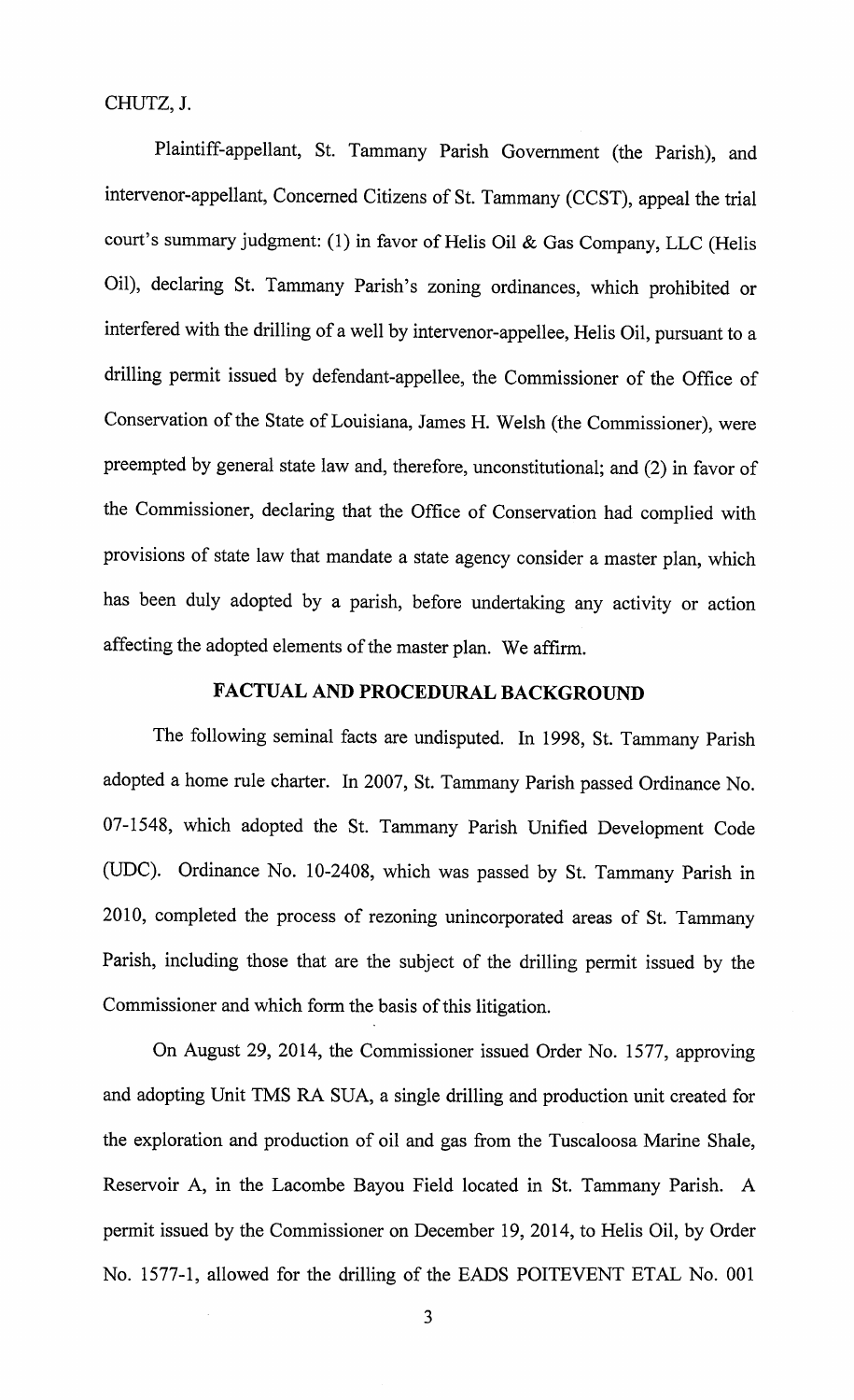well. The proposed well is located in a wholly residential area designated as "A-3" Suburban District" on the St. Tammany Parish zoning map<sup>1</sup> and sited over and through the Southern Hills Aquifer, the sole source of drinking water in the area.<sup>2</sup> No structures are situated within a one-mile radius of the proposed drilling site, and the property has been a pine tree farm for at least the past thirty years.

The Parish filed this lawsuit against the Commissioner seeking, among other things, declaratory relief, averring that the zoning designation of the area of the property covered by Helis Oil's drilling permit rendered such land use illegal. Both CCST, a non-profit organization "dedicated to championing good governance and promoting transparency in government," and Helis Oil intervened. Each of the four parties subsequently filed respective motions for summary judgment. After a hearing on the motions, the trial court rendered judgment in favor of Helis Oil and the Commissioner. These appeals by the Parish and CCST followed.<sup>3</sup>

<sup>1</sup> The record establishes the intent of the "A-3 Suburban" classification is to provide a singlefamily residential environment on moderate sized lots. Permitted activities are limited to singlefamily dwellings and certain specified cultural, educational, religious, and public uses.

<sup>&</sup>lt;sup>2</sup> It is undisputed that the United States Environmental Protection Agency designated the Southern Hills Aquifer as the sole source of drinking water for the area of the proposed well.

<sup>&</sup>lt;sup>3</sup> The trial court rendered a partial summary judgment on the request for declaratory relief, expressly severing from its consideration all issues except whether the Commissioner's issuance of the drilling permit to Helis Oil was permissible under the law in light of the Parish's zoning ordinances and whether the Commissioner had complied with state law requiring consideration of the St. Tammany Parish's Master Plan. The trial court expressly designated the judgment as final for purposes of immediate appeal. During oral arguments before this court, the parties were extensively questioned about the immediacy of the appeal since the propriety of the issuance of the permits has not yet been reviewed. Helis Oil subsequently sought leave to brief this issue, among others, and the Commissioner filed a brief in support of granting leave to Helis Oil. The Parish and CCST also filed briefs opposing the granting of leave but nevertheless expressly agreed that review of the trial court's judgment was proper at this time. On November  $25$ ,  $2015$ , this court denied Helis Oil's motion. We find no abuse of discretion by the trial court in concluding there was no just reason to delay review of its judgment. Specifically, our review of the trial court's partial summary judgment, addressing only the issues of whether the permit was issued in conformity with our state constitution and statutory law, will not be mooted by the subsequent judicial review of the propriety of the issuance of the permit pursuant to La. R.S. 30:12 & 15.  $[...]$ As the trial court noted, a full and complete determination of the issues raised in this appeal are necessary for <sup>a</sup> full and complete judicial review. [ ... ] Indeed, an erroneous ruling on these threshold legal issues might require a re-trial on the remaining outstanding issues. Mindful that nothing before us deprives the parties of their administrative rights to contest issues related to the issuance of the permit under La. R.S. 30:28 -- particularly the location of the well -- we conclude review of the partial summary judgment is properly before us. See La. C.C.P. art. 1915B and R.J. Messinger, Inc. v. Rosenblum, 2004-1664 (La. 3/2/05), 894 So.2d 1113, 1122.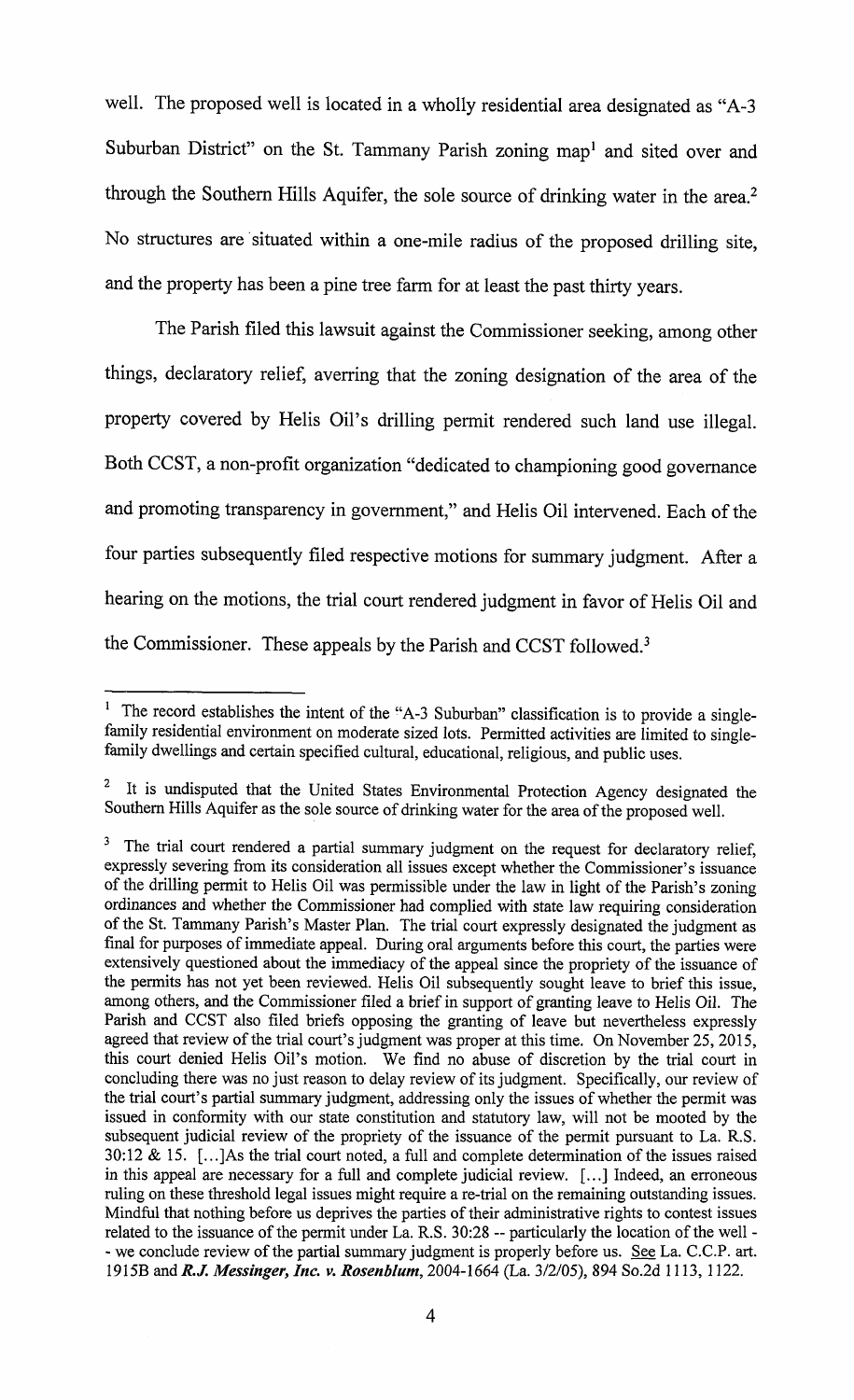#### DISCUSSION

In granting summary judgment in favor of Helis Oil, the trial court determined that La. R.S. 30:28F expressly preempted St. Tammany Parish's zoning ordinances and found them unconstitutional but only insofar as the zoning ordinances prohibited or interfered with Helis Oil's drilling of the EADS POITEVENT ETAL No. 001 well.<sup>4</sup>

Appellate courts review summary judgments de novo under the same criteria that govern the trial court's consideration of whether summary judgment is appropriate. Schroeder v. Bd. of Supervisors of Louisiana State Univ., 591 So.2d 342, 345 (La. 1991). The judgment sought shall be rendered forthwith if the pleadings, depositions, answers to interrogatories, and admissions on file, together with supporting affidavits, if any, admitted for purposes of the motion for summary judgment show that there is no genuine issue as to material fact, and that the mover is entitled to judgment as <sup>a</sup> matter of law. La. C.C.P. art. 966B(2) ( prior to its amendment by 2015 La. Acts No. 422,  $\S1$ ;<sup>5</sup> M&M Financial Services, Inc. v. Hayes, 2014-1690 (La. App. lst Cir. 6/5/15), 174 So. 3d 1172, 1173.

The Louisiana Constitution establishes environmental preservation as the public policy of the state. La. Const. Art. IX,  $\S$  1 provides:

<sup>&</sup>lt;sup>4</sup> Although the judgment appealed from decreed certain St. Tammany Parish ordinances unconstitutional as applied to the Helis Oil drilling permit, see La. Const. Art. V, § 5(D), the Louisiana Supreme Court has held that it lacks jurisdiction over <sup>a</sup> direct appeal when the trial court finds an ordinance has been preempted by a state law. See Vanguard Environmental, LLC v. Terrebonne Parish Consol. Gov't, 2012-1998, p. 2 (La. App. 1st Cir.  $6/11/13$ ) unpublished opinion), writ denied, 2013-2165 (La. 11/22/13), 126 So.3d 490 (relying on City of Baton Rouge v. Goings, 95-2542 (La. 12/13/96), 684 So.2d 396, 397; Twin Parish Port Comm'n v. Berry Bros., Inc., 94-2594 (La. 2/20/95), 650 So.2d 748, 749; Desormeaux Enterprises, Inc. v. Village of Mermentau, 568 So.2d 213 (La. App. 3d Cir. 1990) (after remand by the supreme court upon a finding of lack of subject matter jurisdiction)). Thus, this matter is properly subject to our appellate review.

<sup>&</sup>lt;sup>5</sup> According to the provisions of 2015 La. Acts No. 422,  $\S$  2, the amendment of La. C.C.P. art. 966 " shall not apply to any motion for summary judgment pending adjudication or appeal on the effective date." Because this matter was pending appellate review on January l, 2016, the effective date of the act, for purposes of our review, we apply the prior version.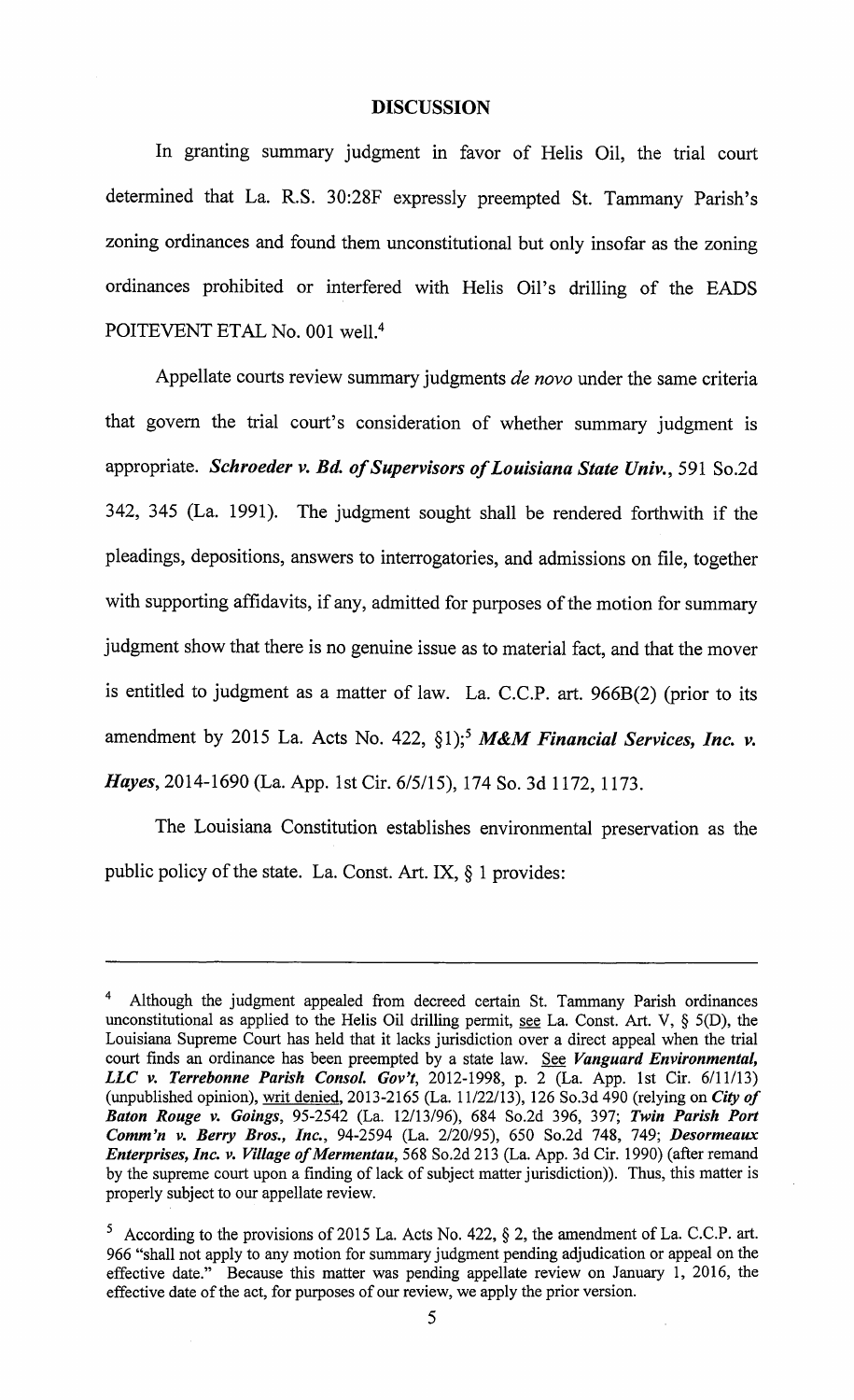The natural resources of the [S]tate, including air and water, and the healthful, scenic, historic, and esthetic quality of the environment shall be protected, conserved, and replenished insofar as possible and consistent with the health, safety, and welfare of the people. The legislature shall enact laws to implement this policy.

Pursuant to the constitutional mandate of Article IX,  $\S$  1, the desire to protect the health and safety of the State'<sup>s</sup> citizens, the growth of the State'<sup>s</sup> industrial activity, and the need to coordinate environmental control regulations with the federal program have prompted the legislature to act in <sup>a</sup> number of significant ways in the field of environmental regulation at the state level. See Vanguard Environmental, LLC v. Terrebonne Parish Consol. Gov't, 2012-1998, p. 4 (La. App. 1st Cir.  $6/11/13$ , (an unpublished opinion) (relying on *Rollins* Environmental Services of Louisiana, Inc. v. Iberville Parish Police Jury, 371 So.2d 1127, 1133 (La. 1979)). The legislature has created an extensive body of law that addresses every phase of the oil and gas exploration process, from the initial exploration and drilling phases to cleanup and disposal of waste. The state entity responsible for the regulation of the oil and gas resources of the State is the Office of Conservation, which is directed and controlled by the Commissioner of Conservation. La. R.S. 30:1-101.10; Vanguard Environmental, LLC, 2012-1998 atp. 4.

La. R.S. 30:28F states:

The issuance of the permit by the [C]ommissioner ... shall be sufficient authorization to the holder of the permit to enter upon the property covered by the permit and to drill in search of minerals thereon. No other agency or political subdivision of the [S] tate shall have the authority, and they are hereby expressly forbidden, to prohibit or in any way interfere with the drilling of a well or test well in search of minerals by the holder of such a permit.  $[Emphasis]$ added.]

Article VI of the Louisiana Constitution pertains to local governments. Pointing to the land use and zoning power bestowed to St. Tammany Parish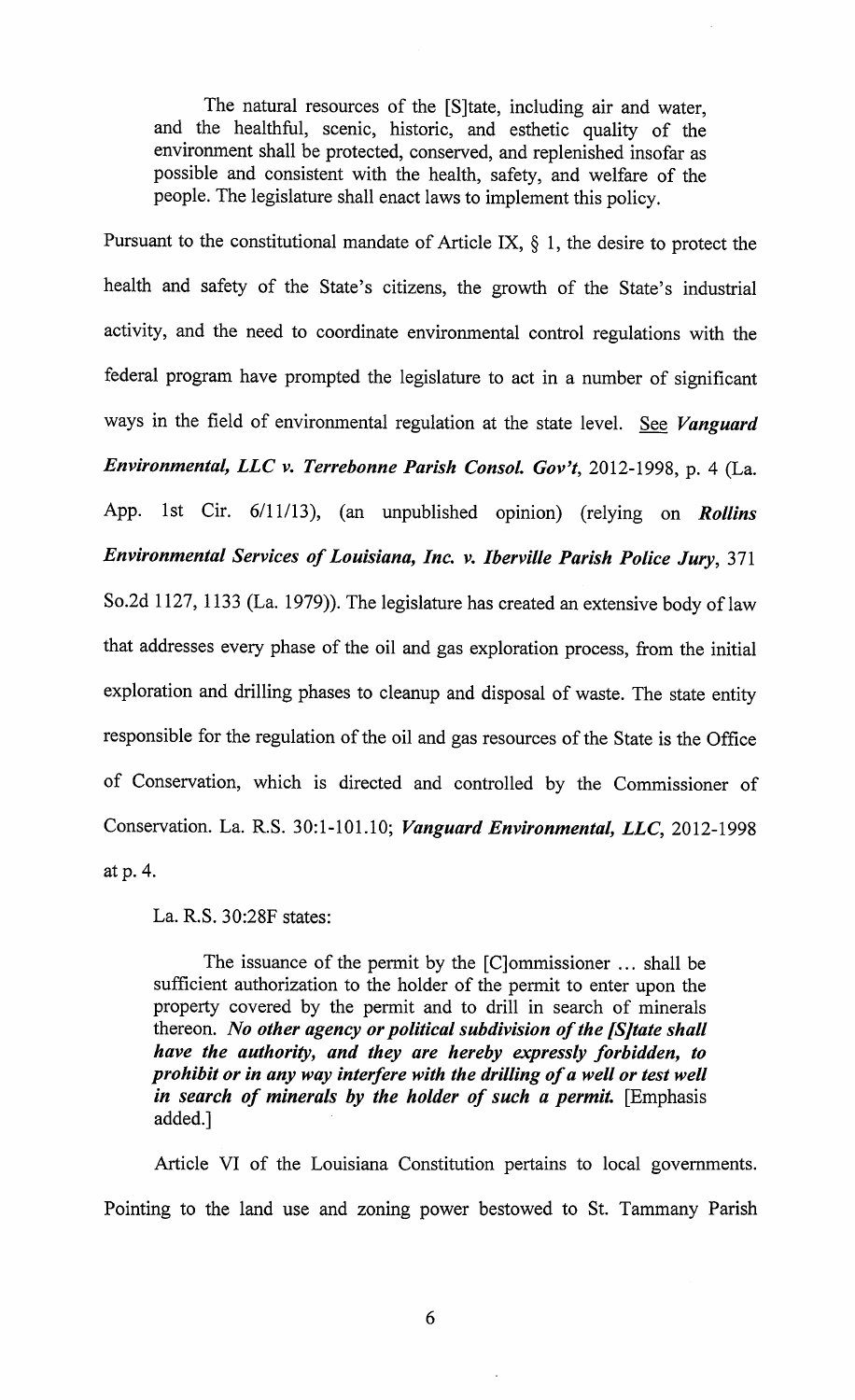in La. Const. Art. VI,  $\S$  17,<sup>6</sup> the Parish and CCST maintain that La. R.S. 30:28F cannot displace its authority to regulate land use and zoning within its geographic boundaries.

Local power is not preempted unless it was the clear and manifest purpose of the legislature to do so, or the exercise of dual authority is repugnant to <sup>a</sup> legislative objective; if there is no express provision mandating preemption, the courts will determine the legislative intent by examining the pervasiveness of the state regulatory scheme, the need for state uniformity, and the danger of conflict between the enforcement of local laws and the administration of the state program. Palermo Land Co., Inc. v. Planning Comm'n of Calcasieu Parish, 561 So.2d 482, 497 (La. 1990) (citing Hildebrand v. City of New Orleans, 549 So.2d 1218, 1227 (La. 1989)).

We believe, as did the trial court, that St. Tammany Parish's zoning ordinances must yield to state law based on the language set forth in La. R.S. 30:28F, providing that a political subdivision is " hereby expressly forbidden ... to prohibit or in any way interfere with the drilling of a well ... by the holder of ... a [duly-authorized] permit," which clearly and manifestly evinces the legislative intent to expressly preempt that area of the law. Moreover, the pervasiveness of the legislation, which addresses every aspect of oil and gas exploration as well as the need for uniformity and the danger of conflicts between the enforcement of

 $6$  The provisions of La. Const. Art. VI,  $\S 17$  provide, in pertinent part:

Subject to uniform procedures established by law, a local governmental subdivision may (1) adopt regulations for land use, zoning, and historic preservation, which authority is declared to be a public purpose; (2) create commissions and districts to implement those regulations; (3) review decisions of any such commission; and (4) adopt standards for use, construction, demolition, and modification of areas and structures.

See also La. Const. Art. VI, § 5(F), which states, "Additional Powers and Functions. Except as prohibited by its charter, a local governmental subdivision adopting <sup>a</sup> home rule charter under this Section shall have the additional powers and functions granted to local governmental subdivisions by other provisions of this constitution."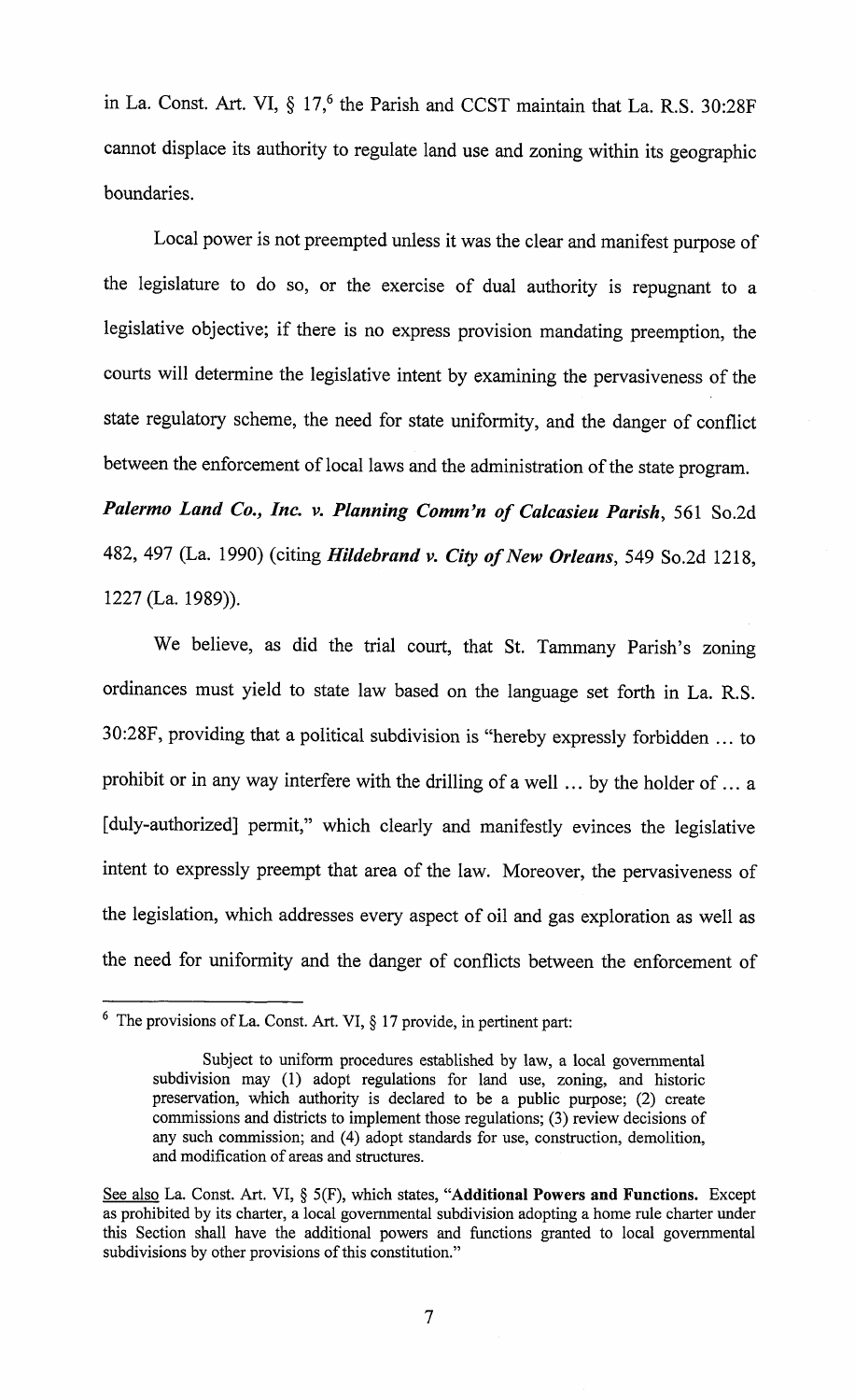local laws, also demonstrates the legislative intent to impliedly preempt that area of the law. See Vanguard Environmental, LLC, 2012-1998 at p. 4. Therefore, we hold that the St. Tammany Parish zoning ordinances are preempted by state law insofar as they affect the State's regulation of oil and gas activity.

This result is underscored by the provisions of La. Const. Art VI,  $\S$  9(B), which state, "Notwithstanding any provision of this Article, the police power of the [S]tate shall never be abridged." The Commissioner's power is an exercise of the State's police powers. See Amoco Production Co. v. Thompson, 516 So. 2d 376, 384 (La. App. 1st Cir. 1987), writs denied, Amoco Prod. Co. v. Thompson, 520 So. 2d 118 (La. 1988).

The Parish suggests that statutory provisions enacted by the legislature in accordance with the constitutional grant of power of La. Const. Art. VI, § 17, which mandate uniformity in land use and zoning regulations, preclude the conclusion that La. R.S. 30:28F preempts the St. Tammany Parish zoning ordinances. See La. R.S. 33:4780.41 and 4780.42.<sup>7</sup> But these provisions, directed to "the governing authority of a parish," do not apply to the Commissioner in the exercise of the State's police powers to regulate oil and gas activity.

According to La. R.S. 33:4780.42:

 $^7$  La. R.S. 33:4780.41 provides in relevant part:

T]he governing authority of <sup>a</sup> parish may divide the parish into districts of such number, shape, and area as may be deemed best suited to carry out such purposes. Within the districts so created, said governing authority may regulate and restrict the erection, construction, alteration, or use of buildings, structures, or land. All such regulations shall be uniform for each class or kind of land and structure throughout each district; however, the regulations of one district may differ from those in other districts.

Regulations adopted pursuant to this Subpart shall be made in accordance with a comprehensive plan and designed to lessen congestion in the public streets, secure safety from fire, promote health and the general welfare, provide adequate light, avoid undue concentration of population, facilitate adequate transportation, water supply, sewerage, schools, parks, and meet other public requirements. Such regulations shall be made with reasonable consideration of the character of <sup>a</sup> district and its peculiar suitability for particular uses and with a view to conserving the values of buildings and encouraging the most appropriate use of land throughout the parish.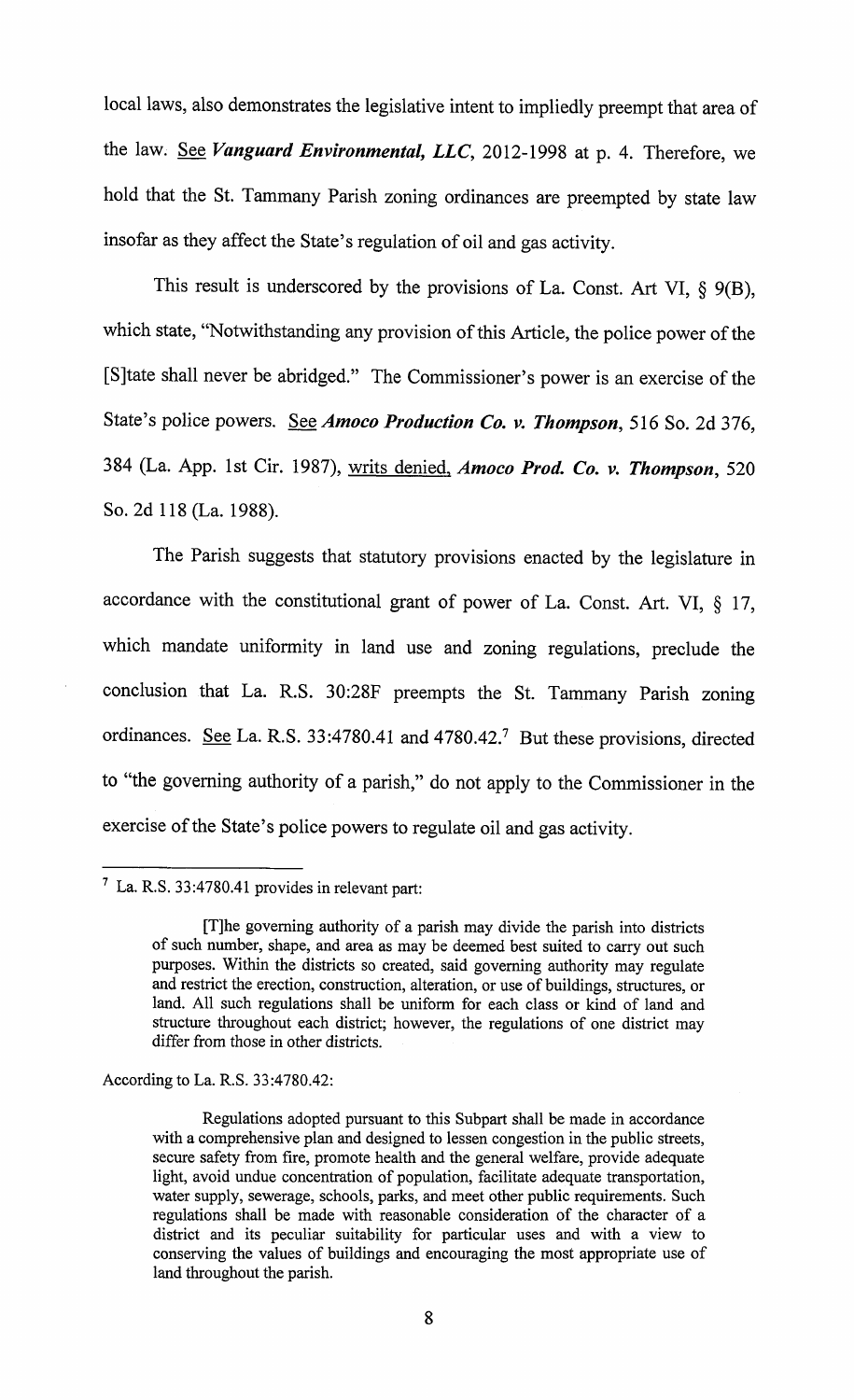The Parish and CCST assert that the constitutional reservation of police power in Article VI, § 9(B) to the State does not include zoning powers because those powers are constitutionally granted to local governments, such as St. Tammany Parish, thereby precluding the conclusion that in the regulation of oil and gas activity, State law preempts local zoning ordinances. We disagree.

Although the constitutional grant of zoning authority set forth in La. Const. Art. VI, § 17 bestows land use and zoning power in local governmental subdivisions, that grant of power is necessarily and expressly limited by the provisions of Article VI,  $\S$  9(B) which, in stating that the police power of the State shall never be abridged, expressly denotes "[n]otwithstanding any provision of this Article." (Emphasis added). Because  $\S$  17 is contained within "this Article," i.e. Article VI, the land use and zoning power granted to local governmental subdivisions cannot abridge the State's police power, a power that includes the Commissioner's regulation of oil and gas activity under La. Const. Art. IX,  $\S$  1.

Our conclusion is further buttressed by the delegation of power to local governmental subdivisions in the Louisiana Constitution. " Subject to and not inconsistent with the constitution," under Paragraph (A), the provisions of La. Const. Art. VI, § 5, addressing home rule charters adopted by <sup>a</sup> local government after the effective date of the present constitution,<sup>8</sup> provide:

E) Structure and Organization; Powers; Functions. A home rule charter adopted under this Section shall provide the structure and organization, powers, and functions of the government of the local governmental subdivision, which may include the exercise of any power and performance of any function necessary, requisite, or proper for the management of its affairs, not denied by general law or inconsistent with this constitution. [Emphasis added.]

La. R.S. 30:28F is a general law enacted by the legislature that denies authority to a political subdivision -- such as the Parish -- by expressly "prohibit[-

 $8 \text{ See } La$ . Const. Art. XIV, § 35, which states in pertinent part, "This constitution shall become effective at twelve o'clock midnight on December 31, 1974." Thus, St. Tammany Parish, which adopted its home rule charter in 1998, falls within the ambit of La. Const. Art. VI,  $\S$  5.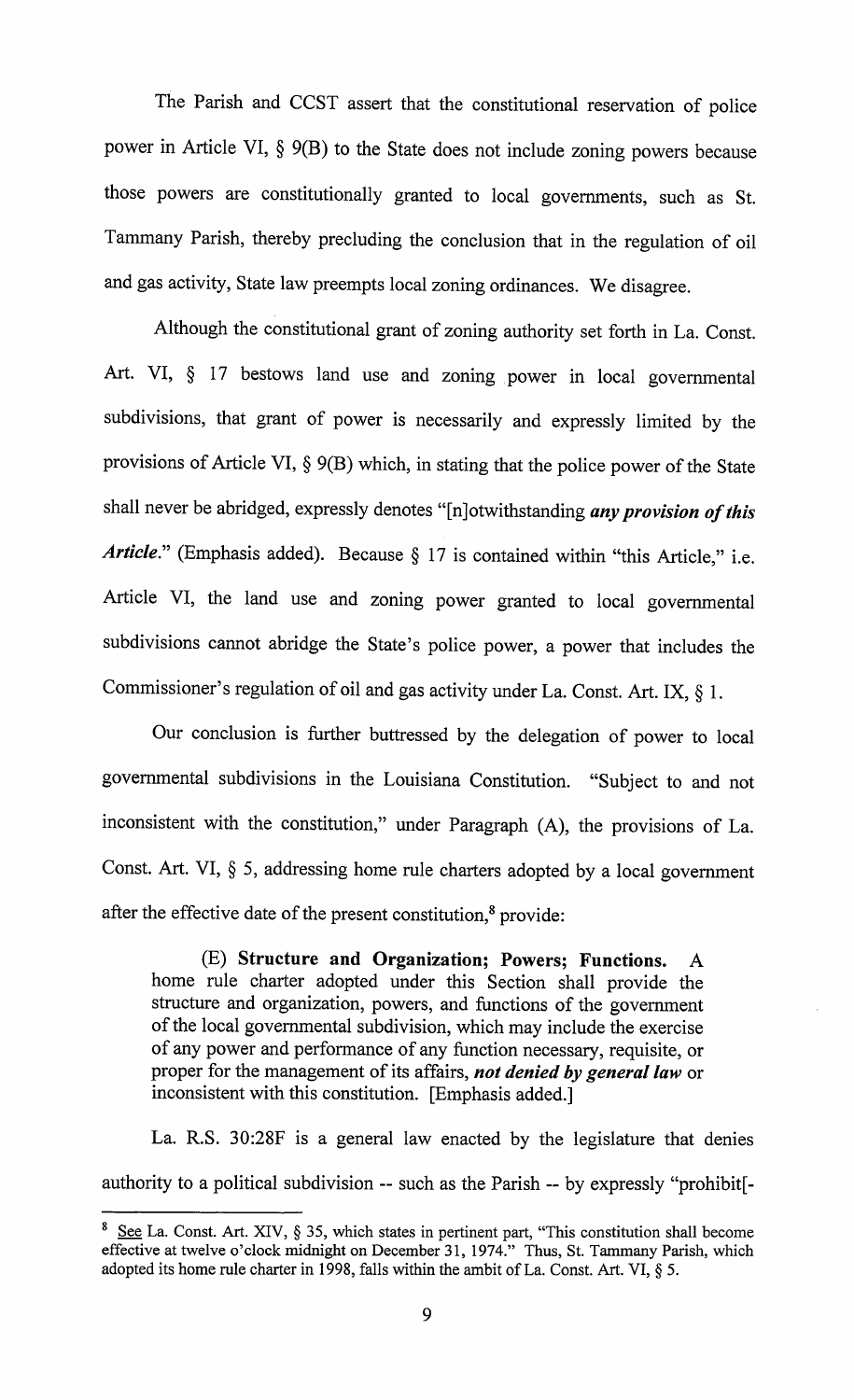ing] or in any way interfer[ing] with the drilling of a well ... by the holder of ... a [duly-authorized] permit." Therefore, to the extent that St. Tammany Parish's zoning ordinances can be considered the local government's exercise of <sup>a</sup> power and performance of a necessary, requisite, or proper function for the management of its affairs, under Subsection (E) of Article VI, § 5 and the legislature's enactment of La. R.S. 30:28F, it has been denied by general law.<sup>9</sup>

We likewise find no merit in CCST's assertion that under La. Const. Art. VI, 6, the State cannot preempt home-rule-charter, local-government, zoning ordinances in the regulation of oil and gas activity. According to Article VI,  $\S$  6, The legislature shall enact no law the effect of which changes or affects the structure and organization or the particular distribution and redistribution of the powers and functions of any local governmental subdivision which operates under a home rule charter." But CCST has not pointed to, and we have not found, any provision of La. R.S. 30:1-101.10 that purports to change or affect the structure, organization, or distribution and redistribution of the powers of St. Tammany.<sup>10</sup>

<sup>&</sup>lt;sup>9</sup> CCST's reliance on *City of New Orleans v. Bd. of Commissioners of Orleans Levee Dist.*, 93-0690 (La. 7/5/94), 640 So.2d 237 is misplaced because in that case, the supreme court examined the home rule charter of the City of New Orleans under La. Const. Art. VI, § 4. The City of New Orleans's charter, which was in existence prior to adoption of the current Louisiana Constitution, includes power of immunity from the state legislature's authority to withdraw, preempt, or deny the City's power to initiate local zoning and building ordinances. As noted by the City of New Orleans court, "local governmental subdivisions that acquire home rule powers after the adoption of the constitution do not enjoy the same degree of immunity from control by the legislature. Article VI, § 5 authorizes any such local governmental subdivision to adopt <sup>a</sup> home rule charter providing for the exercise of any power 'necessary, requisite, or proper for the management of its affairs, not denied by general law or inconsistent with this constitution." 640 So.2d at 246. (Emphasis added.) Similarly, City of Baton Rouge v. Hebert, 378 So.2d 144, 146 La. App. 1st Cir. 1979), writ denied, 380 So.2d 1210 (La. 1980), is inapposite in that the home rule charter before the court was one established prior to the adoption of the current constitution. See e.g., Daiquiri Café Sherwood Inc. v. Parish of East Baton Rouge, 2000-1745 (La. App. 1st Cir. 11/9/01), 818 So.2d 1, 4.

<sup>&</sup>lt;sup>10</sup> To the extent that CCST implies the exclusive grant of the power of land use and zoning within St. Tammany Parish's geographic boundaries under Article VI, § 17 is a "function" bestowed on the local governmental subdivision, as we have already explained, that power is circumscribed by the disallowance of the abridgment on the State's police power "[n]otwithstanding" any powers otherwise set forth in Article VI as set forth in the provisions of Article VI,  $\S$  9(B).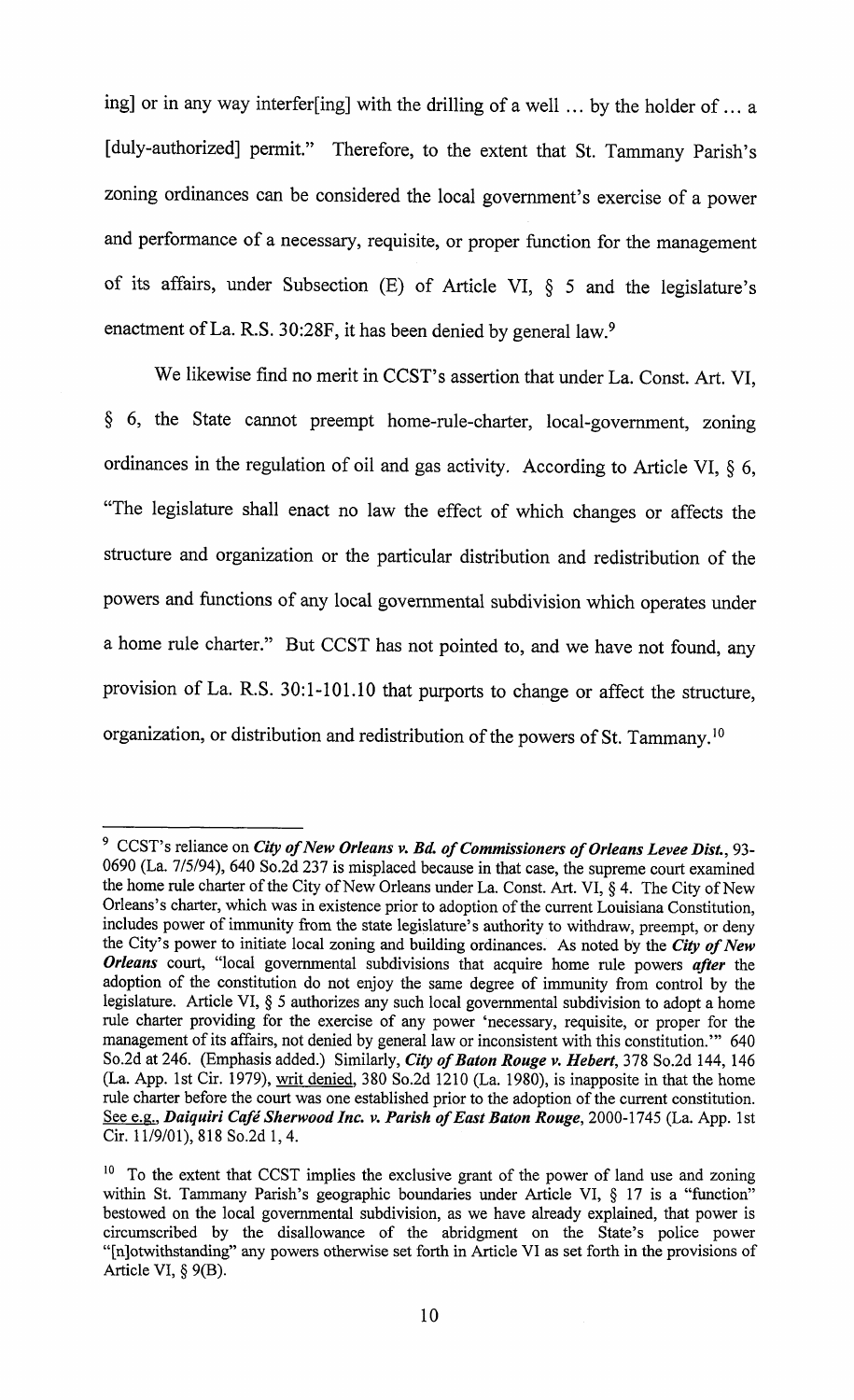Lastly, we reject CCST's contention that the provisions of La. Const. Art. IX,  $\S$  1, which address the natural resources and environment of the State, provide a concurrent power to both the State and the local governments to protect the health, safety, and welfare of the people. With St. Tammany Parish's enactment of the UDC, which includes the zoning ordinances, CCST maintains the local government has fulfilled its Article IX, § 1 duty. CCST urges that the State's public interest duty under Article IX,§ 1 does not supersede St. Tammany Parish's power under the same constitutional provision.

The provisions of Article IX,  $\S$  1 mandate that "[t]he legislature shall enact" laws to implement the policy of protecting, conserving, and replenishing -- insofar as possible and consistent with the health, safety, and welfare of the people -- the natural resources of the State, including air and water, and the healthful, scenic, historic, and esthetic quality of the environment. As such, the legislature enacted La. R.S. 30:1-101.10, which includes the general law set forth in La. R.S. 30:28F, forbidding a local governmental subdivision, such as St. Tammany Parish, from prohibiting or in any way interfering with the drilling of a well by the holder of a duly-authorized permit like Helis Oil. Without offering any opinion on the scope of duty a local governmental subdivision may have under La. Const. Art. IX, § 1, we find no merit in CCST's assertion.

The Parish's final complaint challenges that portion of the trial court's judgment rendered in favor of the Commissioner, finding the Office of Conservation complied with the provisions of state law that require consideration of <sup>a</sup> parish'<sup>s</sup> master plan. According to the provisions of La. R.S. 33:109.1, Whenever a parish or municipal planning commission has adopted a master plan, S]tate agencies and departments shall consider such adopted master plan before undertaking any activity or action which would affect the adopted elements of the master plan."

11